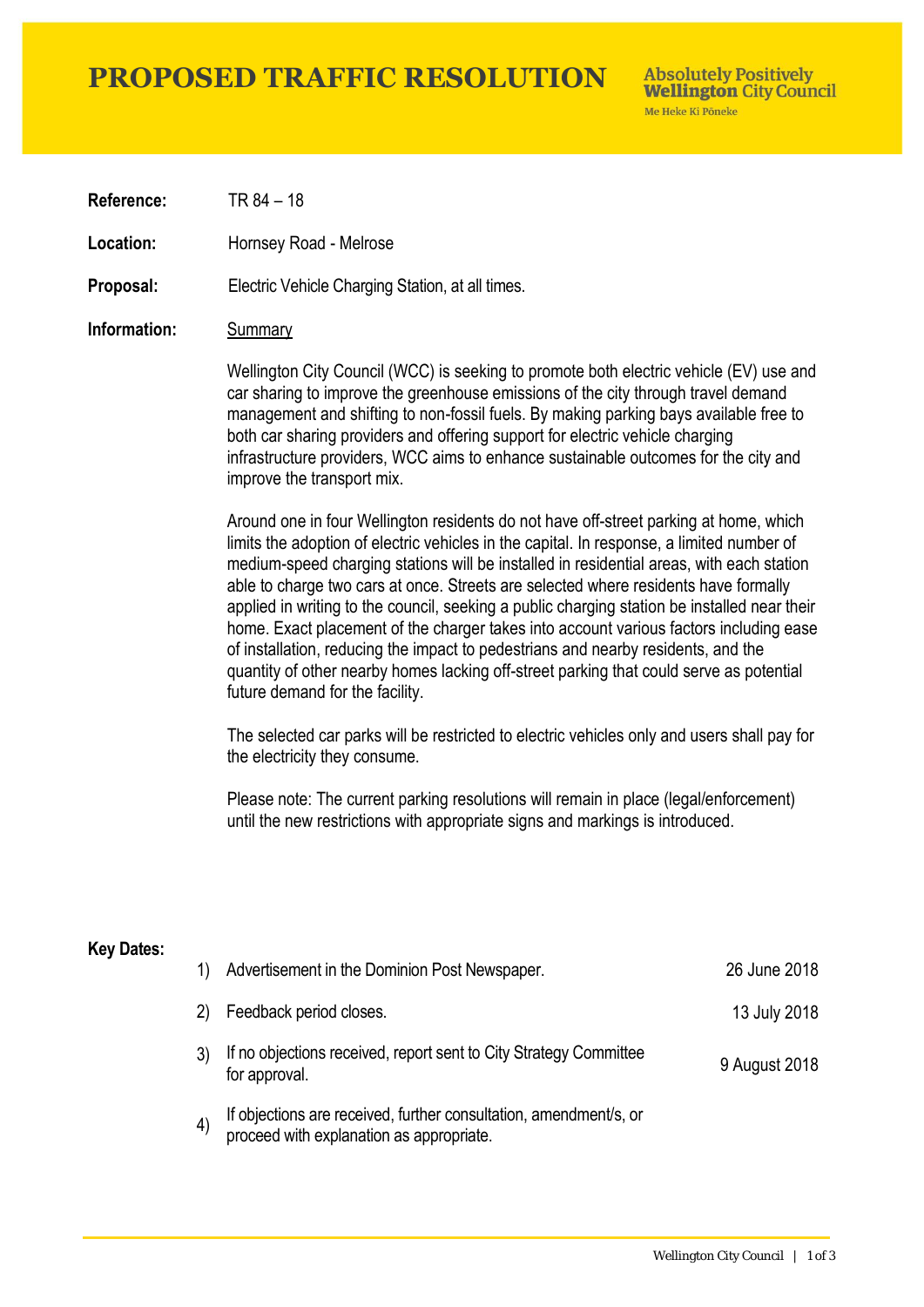# **PROPOSED TRAFFIC RESOLUTION**

### **Legal Description:**

*Add to Schedule B (Class Restricted) of the Traffic Restrictions Schedule* 

| <b>Column One</b>   | Column Two                                                                       | <b>Column Three</b>                                                                                                                                                                                                                                            |
|---------------------|----------------------------------------------------------------------------------|----------------------------------------------------------------------------------------------------------------------------------------------------------------------------------------------------------------------------------------------------------------|
| <b>Hornsey Road</b> | Parking place in the form<br>of electric vehicles only<br>parking, at all times. | West side, commencing 232.5<br>metres north of its intersection with<br>Houghton Bay Road<br>(Grid coordinates<br>$X = 1,749,537.670 m$<br>$Y = 5,422,854.280$ m) and extending<br>in a northerly direction following the<br>western kerbline for 11.2 metres. |

**Date:** 20/06/18

**Prepared By:** Charles Kingsford **(Principal Traffic Engineer, T/L) Approved By:** Steve Spence **(Chief Advisor, Transport & Infrastructure)**

## **WCC Contact:**

### Sigurd Magnusson **Sustainability Advisor**

Wellington City Council 101 Wakefield Street / PO Box 2199, Wellington Phone: +64 4 803 8697 Email: electricvehicles@wcc.govt.nz